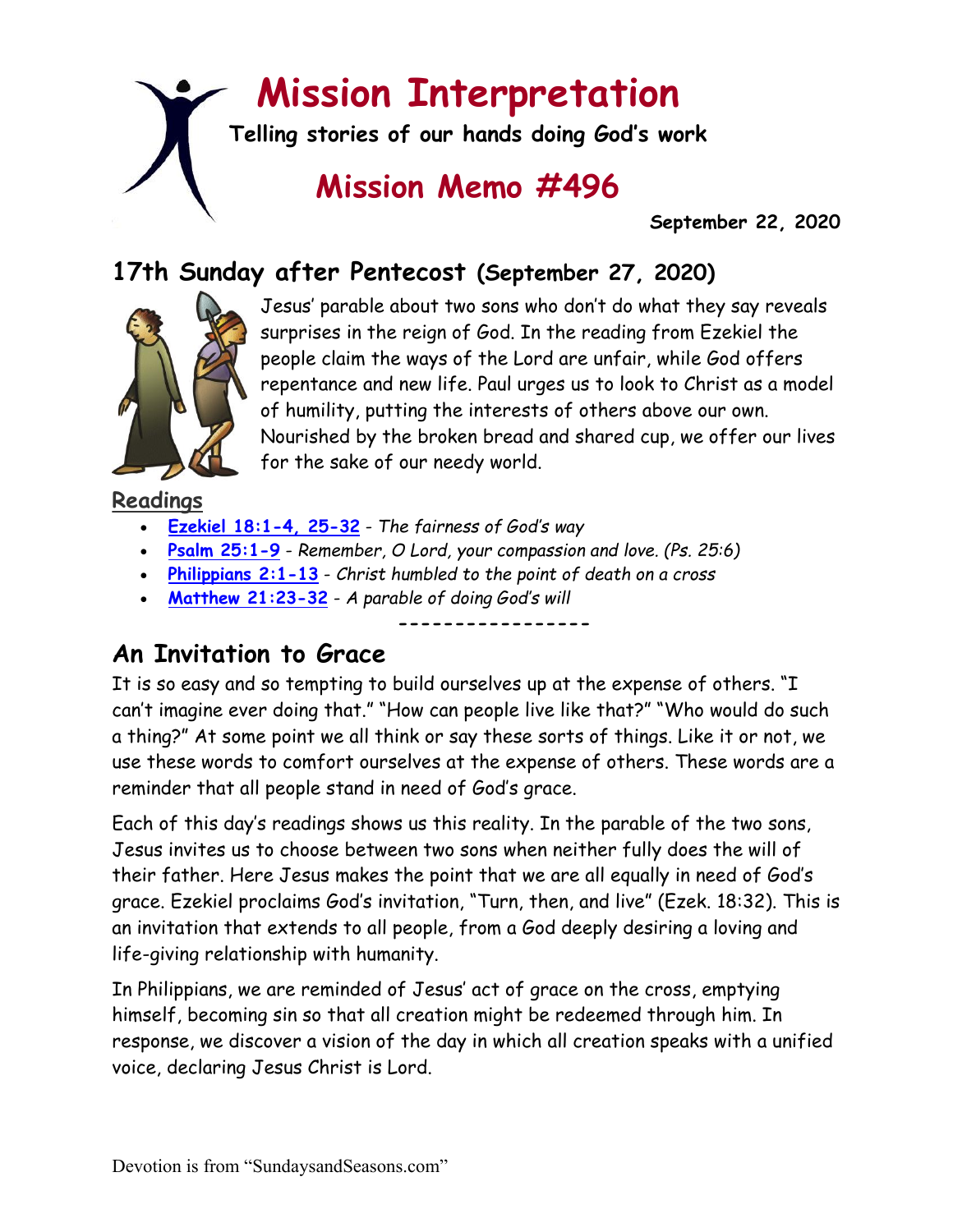This is a day of confession and forgiveness. We confess our need for God, our distance from God, and our failures before God. In response, to our joy, we discover again the grace of God outpoured. All humans are in need of God's grace; God extends grace to all, and one day we will confess that salvation as one people. All of today's readings reveal the way in which all humans are equal in the eyes of God.

-----------------------------------------

#### **Christmas in July - part of "God's Work. Our Hands."**

The Social Ministry Committee of Lutheran Church of the Good Shepherd, Prospect Heights, sponsors an annual *Christmas in July* event. This year the entire congregation gave their overwhelming support to benefit the needs of two local elementary school districts. They provided all of the school supplies (and more) that were requested by School District #23, and enough hygiene products for 40 families in School District #21. In addition, a generous number of gift cards were also donated to each district for distribution to their families in need.

Both districts were very appreciative of the support from the church, especially as they see more families struggling this year due to the pandemic. The donations will help to make a difference in the lives of families in need within our community. This call to action during a very unusual and challenging time in our world has been a testament to our faith here at Lutheran Church of the Good Shepherd.

"For we are His workmanship, created in Christ Jesus for good works, which God prepared beforehand, that we should walk in them." Ephesians 2:10

#### **Hunger in the Time of COVID-19:** *"Life For Today and Hope for Tomorrow"*

**Join in this online event that will raise funds for ELCA World Hunger**

When: Thursday, September 24 at 7 p.m. CT Where: Zoom Webinar.

We are in a historic moment, facing a once-in-a-century pandemic, and a global change in hunger unlike anything we have seen in our lifetimes. Domestically and internationally, hunger is increasing at alarming rates. At this event, you will learn about

the unique ways ELCA World Hunger is responding. Our hosts will also discuss the ongoing root causes of hunger and poverty addressed in Rick Steves' recent

Mission Memo 496



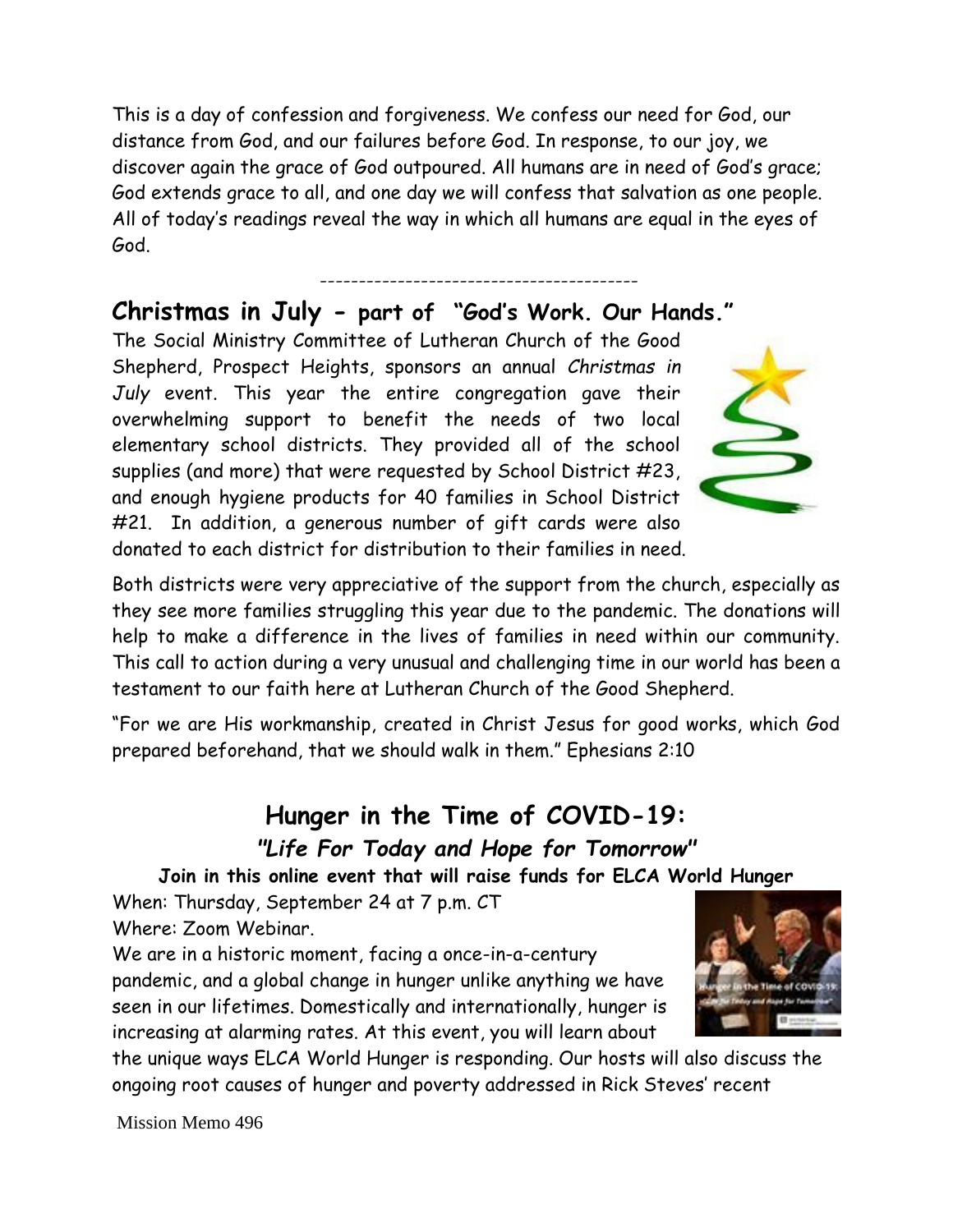special *Hunger and Hope: Lessons From Ethiopia and Guatemala*. And you will hear from ELCA World Hunger partners on the front lines of the current hunger crisis, who will tell you firsthand how your gifts make a difference.

We are called by God to share hope in this time of challenge. Join us to face this global hunger crisis head-on and to continue moving toward a just world where all are fed.

Register for the Sept. 24 event here: [https://bit.ly/2Pxqn0C](https://bit.ly/2Pxqn0C?fbclid=IwAR2r9hsv1YEtLg6tK6J5zgk9ot8Q79RApgWHR-Jz6f9BYkTfDVWvQwS5eGY)

## **Presiding Bishop responds to gross disregard for human life and dignity at private detention facility**

*"As Christ on the cross did not lose his dignity, but in fact revealed himself fully in vulnerability, every human who is being mistreated retains the image of God that confers dignity. A society should not deny a person's dignity for any reason." —ELCA social message "Human Rights," p. 4*

Bishop Eaton said: On Monday, Sept. 14, I learned of the very disturbing account of human rights violations against immigrant women in custody in the privately run Irwin County Detention Center in Ocilla, Ga. The center is run by LaSalle Corrections under a contract with U.S. Immigration and Customs Enforcement. The whistleblower complaint that was filed on Monday by a licensed nurse practitioner revealed a pattern of medically unnecessary hysterectomies and medical neglect that violated women. Too often, the Christian community has given its tacit or explicit consent to acts of gender-based violence.

As the ELCA we strongly condemn gender-based violence and violations of human rights wherever they occur. We pray especially for the courageous women who have come forward. We look ahead to the expeditious investigation of these reports by the Department of Homeland Security as urged by members of Congress, to be completed by Friday, Sept. 25, 2020. [Click here to read more.](https://www.elca.org/News-and-Events/8064)

#### **Lutherdale needs us now.** On

October 18, Lutherdale will hold a special one-day campaign for emergency *COVID-19* response. We need 760 gifts by October 18 to ensure we are able to continue providing life changing adventure for people of all ages, for generations to come. We will



share campaign updates, video clips, and Lutherdale stories as the day of giving

Mission Memo 496